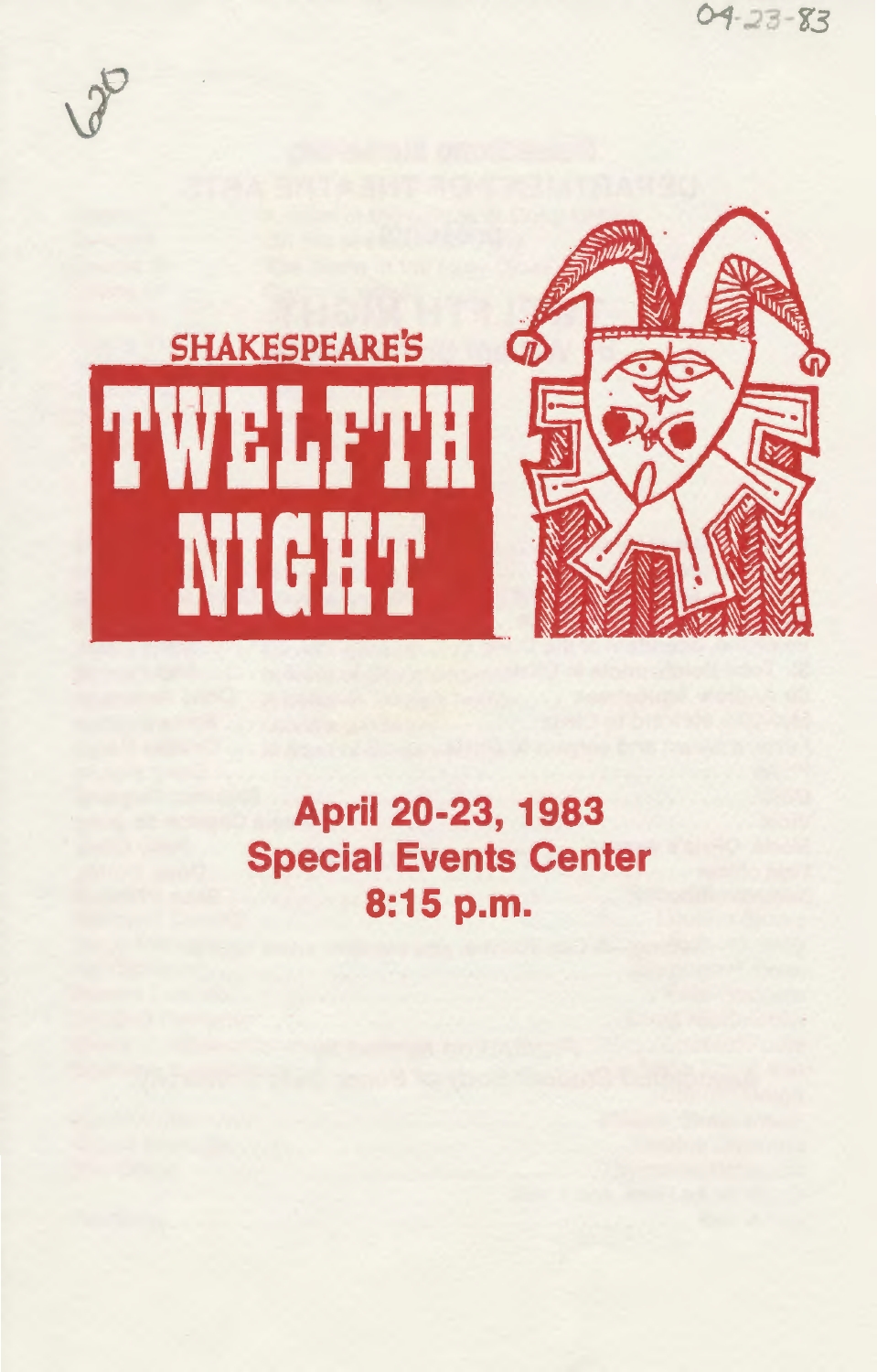### Boise State University DEPARTMENT OF THEATRE ARTS

presents

## **TWELFTH NIGHT**  by William Shakespeare

#### **CAST**

| Sebastian, brother to Viola  Mark Palmer                     |  |
|--------------------------------------------------------------|--|
| Antonio, a sea captain, friend to Sebastian  Doug McGlochlin |  |
| A sea captain, friend to Viola  Richard Shields              |  |
| Valentine, attendant of the Duke  Steve Frank                |  |
| Sir Toby Belch, uncle to Olivia Joel Farmer                  |  |
| Sir Andrew Aguecheek  Chris Anderson                         |  |
|                                                              |  |
| Feste, a clown and servant to Olivia Cristina Poole          |  |
|                                                              |  |
|                                                              |  |
|                                                              |  |
|                                                              |  |
|                                                              |  |
|                                                              |  |
|                                                              |  |

Setting-A City in Illyria, and the Sea-coast near it.

Production funded by Associated Student Body of Boise State University.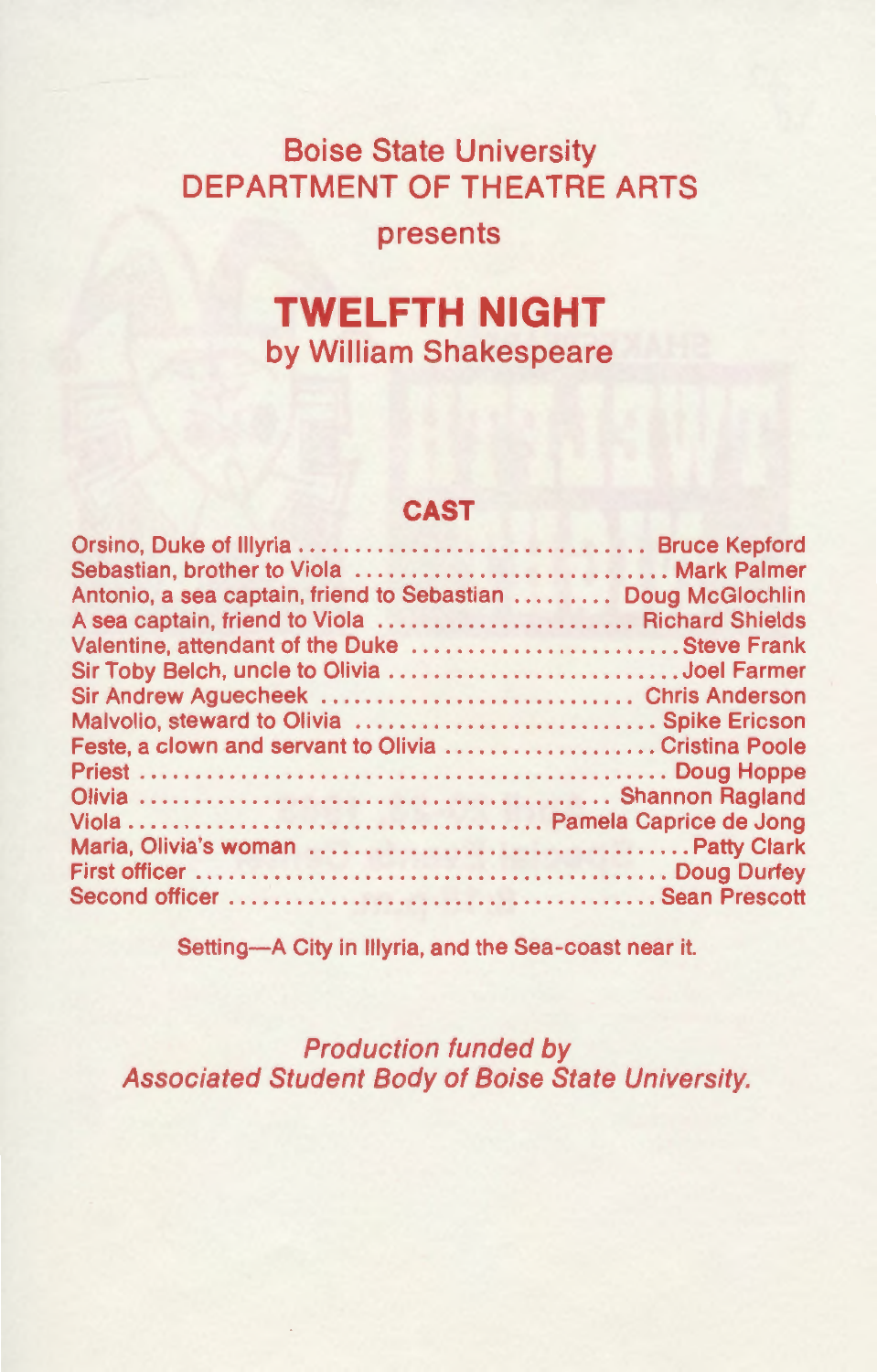#### **SYNOPSIS OF SCENES**

PART ONE

Scene I. Scene II. Sceme Ill. Scene IV. Scene V. Scene VI. Scene VII. Scene VIII. Scene IX. Scene X.

A room in the palace of Duke Orsino On the sea coast of lllyria The home of the Lady Olivia Orsino's palace Olivia's home The sea coast A street Olivia's home Orsino's palace Olivia's garden

Intermission

#### PART TWO

| Scene I.    |
|-------------|
| Scene II.   |
| Scene III.  |
| Scene IV.   |
| Scene V.    |
| Scene VI.   |
| Scene VII.  |
| Scene VIII. |
|             |

Olivia's garden Olivia's home A street Olivia's garden In front of Olivia's home A cellar in Olivia's home Olivia's garden In front of Olivia's home

#### **PRODUCTION STAFF**

| Lighting Designer Doug McClochlin               |                                    |
|-------------------------------------------------|------------------------------------|
| Music Composer for clown's songs Cristina Poole |                                    |
| Costume Supervisors  Steve Frank and            |                                    |
| emperature and more than the state of the       | <b>Cherrie Bragg</b>               |
| House Supervisor  William Shankweiler           |                                    |
|                                                 |                                    |
|                                                 |                                    |
|                                                 | <b>Kim Treas, and LeAnn Harris</b> |
|                                                 |                                    |
|                                                 |                                    |